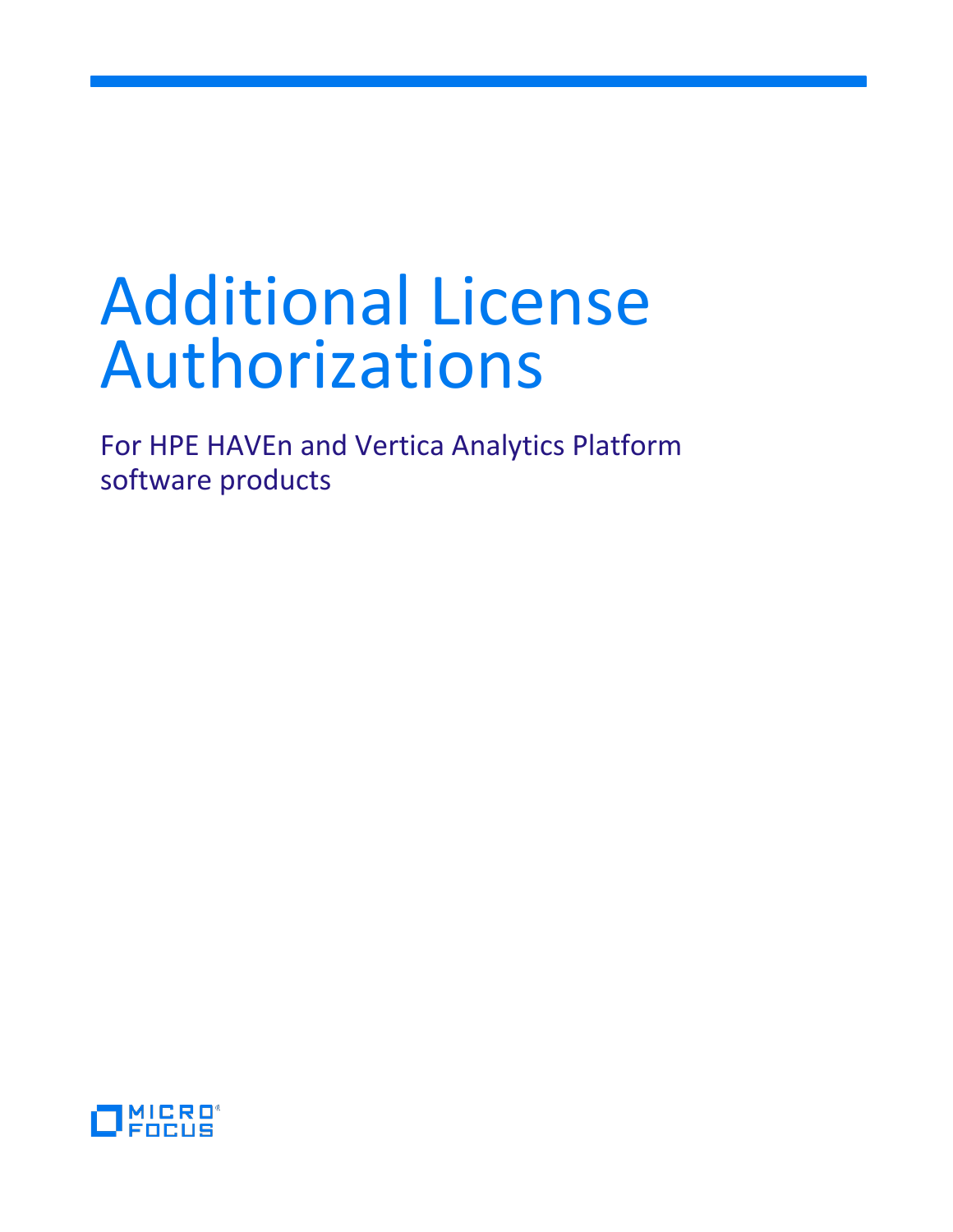## **Products and suites covered**

| <b>Products</b>                                                                | <b>E-LTU or E-Media</b><br>available <sup>*</sup> | Non-production use<br>category** |
|--------------------------------------------------------------------------------|---------------------------------------------------|----------------------------------|
| HPE Vertica Community Edition (previously called HP Vertica Community Edition) | No                                                | N/A                              |
| HPE Vertica Express Edition (previously called HP Vertica Express Edition)     | Yes                                               | Class 4                          |
| <b>HPE Vertica External Data Add-On</b>                                        | Yes                                               | Class 3                          |
| HPE Vertica Premium Edition (previously called HP Vertica Premium Edition)     | Yes                                               | Class 4                          |
| HPE Vertica for SQL on Hadoop (previously called HP Vertica for SQL on Hadoop) | Yes                                               | Class 3                          |

\* Any product sold as E-LTU or E-Media shall be delivered electronically regardless of any contrary designation in a purchase order. \*\* Non-production use rights, if any, can be found at **[software.microfocus.com/about/software-licensing](https://software.microfocus.com/about/software-licensing)**.

# **Definitions**

Capitalized terms not otherwise defined in this ALA document are defined in the governing agreement.

| <b>Term</b>               | <b>Definition</b>                                                                                                                                                                                                                                                                                                                                     |
|---------------------------|-------------------------------------------------------------------------------------------------------------------------------------------------------------------------------------------------------------------------------------------------------------------------------------------------------------------------------------------------------|
| Cluster                   | Means a group of cooperating Vertica Nodes.                                                                                                                                                                                                                                                                                                           |
| Core                      | Means a part of a CPU that executes a single stream of compiled instruction code.                                                                                                                                                                                                                                                                     |
| CPU                       | Means a system in a single integrated circuit package with one or more discrete processing Cores.                                                                                                                                                                                                                                                     |
| E-LTU and<br>E-Media      | Means products which are electronically delivered only, and as such any reference to FOB Destination or<br>delivery methods that are stated on your purchase order other than electronic shall be null and void with<br>respect to these E-LTU or E-Media products.                                                                                   |
| <b>External Data Size</b> | Means the data accessed at the source (e.g. HDFS) with the URL path defined by a Vertica external table<br>in Parquet or ORC format.                                                                                                                                                                                                                  |
| GB                        | Means gigabytes which designates the amount of physical capacity that can be managed.                                                                                                                                                                                                                                                                 |
| <b>HDFS</b>               | Means Hadoop distributed file system.                                                                                                                                                                                                                                                                                                                 |
| <b>IDOL Raw Data Size</b> | Means the uncompressed size of all documents, including text and metadata that are stored in a node<br>table excluding any deleted documents that have not been purged.                                                                                                                                                                               |
| Instance                  | Means each implementation of the application installed on a Server.                                                                                                                                                                                                                                                                                   |
| LTU                       | Means License To Use.                                                                                                                                                                                                                                                                                                                                 |
| <b>MP</b>                 | Means monthly payment for the term LTU and Term Support. When MP is indicated in the product<br>description customer is required to submit a purchase order inclusive of both for the term of the license.                                                                                                                                            |
| Named User or Nmd User    | Means a specific individual authorized by you to access the software regardless of whether they are<br>actively using the software.                                                                                                                                                                                                                   |
| Node                      | Means a type of Node as further defined in the Software specific terms below.                                                                                                                                                                                                                                                                         |
| On Disk Size              | Means the compressed size of data in an HPE Vertica Flex Zone database measured by how much space<br>it occupies on a hard disk drive ("On Disk Size"). HPE includes all logical HPE Vertica Flex Zone database<br>entities (stored in Flex tables) in the On Disk Size measurement. HPE excludes the following from the On<br>Disk Size measurement: |
|                           | ■ Data stored in real (materialized) columns                                                                                                                                                                                                                                                                                                          |
|                           | • Multiple projections (underlying physical copies) of data from a logical database entity (table); i.e. data<br>appearing in multiple projections of the same table is only counted once                                                                                                                                                             |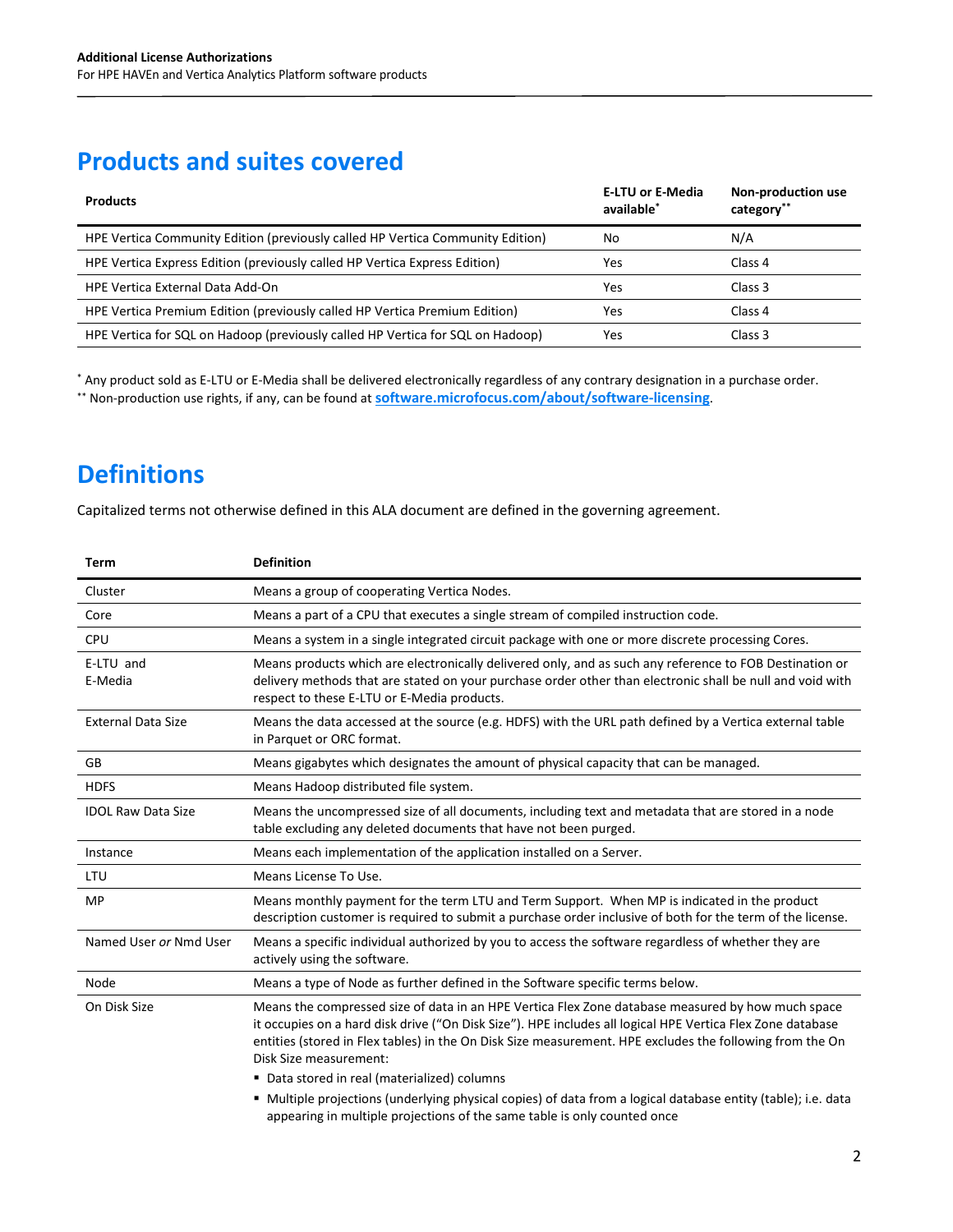#### **Additional License Authorizations**

For HPE HAVEn and Vertica Analytics Platform software products

| Term                                      | <b>Definition</b>                                                                                                                                                                                                                                                                                                                                                                                                                                                                                                                                                                                                                                                                                                                                                                                                                                                                                                                                                                                                                                                                                                                                                                                                                                                                                                                                     |
|-------------------------------------------|-------------------------------------------------------------------------------------------------------------------------------------------------------------------------------------------------------------------------------------------------------------------------------------------------------------------------------------------------------------------------------------------------------------------------------------------------------------------------------------------------------------------------------------------------------------------------------------------------------------------------------------------------------------------------------------------------------------------------------------------------------------------------------------------------------------------------------------------------------------------------------------------------------------------------------------------------------------------------------------------------------------------------------------------------------------------------------------------------------------------------------------------------------------------------------------------------------------------------------------------------------------------------------------------------------------------------------------------------------|
|                                           | • Data stored in temporary tables                                                                                                                                                                                                                                                                                                                                                                                                                                                                                                                                                                                                                                                                                                                                                                                                                                                                                                                                                                                                                                                                                                                                                                                                                                                                                                                     |
|                                           | • Data stored in the Write Optimized Store (WOS)                                                                                                                                                                                                                                                                                                                                                                                                                                                                                                                                                                                                                                                                                                                                                                                                                                                                                                                                                                                                                                                                                                                                                                                                                                                                                                      |
|                                           | " Data stored in system tables such as monitoring tables, data collector tables, query repository tables,<br>Database Designer work tables, etc.                                                                                                                                                                                                                                                                                                                                                                                                                                                                                                                                                                                                                                                                                                                                                                                                                                                                                                                                                                                                                                                                                                                                                                                                      |
|                                           | • Views                                                                                                                                                                                                                                                                                                                                                                                                                                                                                                                                                                                                                                                                                                                                                                                                                                                                                                                                                                                                                                                                                                                                                                                                                                                                                                                                               |
| <b>ORC</b> File                           | Means Optimized Row Columnar (ORC) file format.                                                                                                                                                                                                                                                                                                                                                                                                                                                                                                                                                                                                                                                                                                                                                                                                                                                                                                                                                                                                                                                                                                                                                                                                                                                                                                       |
| <b>Parquet File</b>                       | Means Columnar data format.                                                                                                                                                                                                                                                                                                                                                                                                                                                                                                                                                                                                                                                                                                                                                                                                                                                                                                                                                                                                                                                                                                                                                                                                                                                                                                                           |
| Raw Data Size or Vertica<br>Raw Data Size | Means the uncompressed data stored in an HPE Vertica database as if such uncompressed data had been<br>exported from the database in text format ("Raw Data Size"). All logical database entities (tables) and all<br>derived and aggregate tables are included in the Raw Data Size measurement. All data stored in external<br>tables in the ORC or Parquet format is included in the Raw Data Size. Data stored in Flex Tables will be<br>counted as one tenth the capacity stored in a regular table (e.g. 1TB loaded into Flex Tables will count as<br>100GBs towards the license capacity). The following is excluded from the Raw Data Size measurement:<br>" Multiple projections (underlying physical copies) of data from a logical database entity (table); i.e. data<br>appearing in multiple projections of the same table is only counted once<br>• Data stored in temporary tables<br>• Data stored in flattened tables used for de-normalization purposes<br>■ Deleted data that remains in the database<br>• Data stored in the Write Optimized Store (WOS)<br>" Data stored in system tables such as monitoring tables, data collector tables, query repository tables,<br>Database Designer work tables, etc.<br>• Views<br>" Copies or adaptations for back-up or archival purposes or when copying or adaptation is an essential |
| <b>Read Optimized Store</b>               | step in the authorized use of the HPE Vertica software<br>Means the internal columnar format in which the Vertica system stores data for query purposes.                                                                                                                                                                                                                                                                                                                                                                                                                                                                                                                                                                                                                                                                                                                                                                                                                                                                                                                                                                                                                                                                                                                                                                                              |
| Format or ROS Format                      |                                                                                                                                                                                                                                                                                                                                                                                                                                                                                                                                                                                                                                                                                                                                                                                                                                                                                                                                                                                                                                                                                                                                                                                                                                                                                                                                                       |
| Server or SVR                             | Means any designated computer system in which an Instance or Instances of the software is installed.                                                                                                                                                                                                                                                                                                                                                                                                                                                                                                                                                                                                                                                                                                                                                                                                                                                                                                                                                                                                                                                                                                                                                                                                                                                  |
| TB                                        | Means terabytes which designates the amount of physical capacity that can be managed.                                                                                                                                                                                                                                                                                                                                                                                                                                                                                                                                                                                                                                                                                                                                                                                                                                                                                                                                                                                                                                                                                                                                                                                                                                                                 |
| Term License to Use or<br>Term LTU        | Means a software license to use (LTU) which indicates in its license description that the license is valid<br>for a specific period of time such as One Month (1M), One Year (1Y) etc. Term LTU's are not perpetual<br>licenses.                                                                                                                                                                                                                                                                                                                                                                                                                                                                                                                                                                                                                                                                                                                                                                                                                                                                                                                                                                                                                                                                                                                      |
| <b>Term Support</b>                       | Means a fixed period support offering that is only valid during the time period of the associated Term<br>LTU.                                                                                                                                                                                                                                                                                                                                                                                                                                                                                                                                                                                                                                                                                                                                                                                                                                                                                                                                                                                                                                                                                                                                                                                                                                        |
| Unlimited or Unl                          | Means without restrictions in terms of number of systems, devices or media, depending on the context.                                                                                                                                                                                                                                                                                                                                                                                                                                                                                                                                                                                                                                                                                                                                                                                                                                                                                                                                                                                                                                                                                                                                                                                                                                                 |
| User                                      | Means a user whose use is restricted to the type of software that is being licensed.                                                                                                                                                                                                                                                                                                                                                                                                                                                                                                                                                                                                                                                                                                                                                                                                                                                                                                                                                                                                                                                                                                                                                                                                                                                                  |

## **Software specific license terms**

Software products with software specific license terms are described below. Software products covered by this ALA document (as listed above) and not covered in this section do not have software specific license terms.

### **HPE Vertica Community Edition (previously called HP Vertica Community Edition)**

HPE Vertica Community Edition license terms are the same as the HPE Vertica Enterprise Edition license terms listed below with the following exceptions: a) Raw Data Size is limited to one (1) TB, b) External Data Size is limited to three (3) TB, c) to be used on no more than three (3) Servers or other resources that act as a single system whether physical or virtual and d) cannot be connected to multiple editions of HPE Vertica Community Edition. HPE Vertica Community Edition license includes the HPE Vertica Pulse and HPE Vertica Place features which are valid for use for thirty (30) days from the time of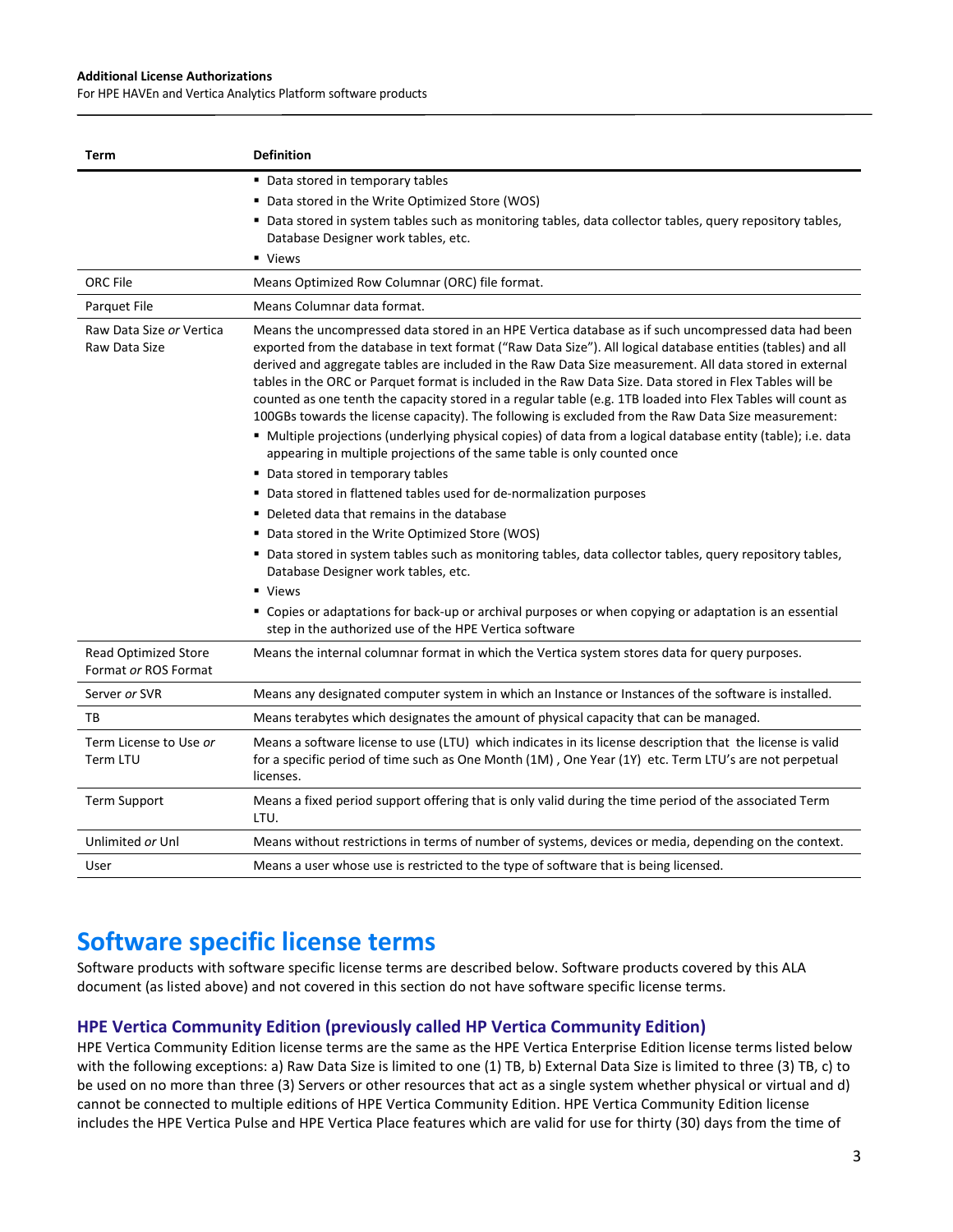download of such features. HPE Vertica Community Edition must be installed on a separate Node from Hadoop when performing queries of the Hadoop native formatted data. A Node means a Server that act as a single computer system whether physical or virtual.

## **HPE Vertica Express Edition (previously called HP Vertica Express Edition)**

HPE Vertica Express Edition terms are the same as the HPE Vertica Premium Edition license terms listed below.

The following features and functionality are not included with licenses of HPE Vertica Express Edition:

- 1. Advanced SQL Functions
	- A. Analytical Functions
	- B. Patterns Matching Functions
	- C. Time Series Functions
- 2. ROLAP SQL Functions
	- A. ROLLUP Aggregate
	- B. GROUPING SETS Aggregate
	- C. CUBE Aggregate
	- D. Pivot
- 3. Geospatial Analysis Function via Vertica pre-built UDX (HPE Vertica Place UDx)
- 4. Sentiment Analysis Function via Vertica pre-built UDX (HPE Vertica Pulse UDx)
- 5. R Integration via Vertica pre-built UDX
- 6. Python Integration via Vertica pre-built UDX
- 7. Workload Analyzer
- 8. KV Interface
- 9. Fault Groups
- 10. Live Aggregate Projections
- 11. Text Search
- 12. FIPS 140-2 Support
- 13. Flattened Tables
- 14. Parquet Export
- 15. Predictive Analytics Functions
	- A. Normalization, outlier detection, sampling, imbalanced data processing and missing value imputation functions
	- B. Linear regression, logistic regression, k-means, naïve bayes, random forests, singular value decomposition, support vector machines, generalized boost models, neural networks, page rank, k nearest neighbors
	- C. Confusion matrix, receiver operator characteristic (ROC), error rate, lift table, mean squared error, r squared, wald statistics

#### **HPE Vertica External Data Add-On**

HPE Vertica External Data Add-On for data not stored in the Vertica database, is licensed per TB measured in External Data Size on an Unlimited number of central processing units or CPUs and for an Unlimited number of Users. The external data formats permitted are ORC & Parquet. External data in non-optimized formats, such as CSV, are not counted towards the per TB license. The Vertica External Data Add-On is only available for Vertica version 8.1.1 or higher.

### **HPE Vertica for SQL on Hadoop (previously called HP Vertica for SQL on Hadoop)**

HPE Vertica for SQL on Hadoop is licensed per Node, on an unlimited number of central processing units or CPUs and an unlimited number of Users. A Node means a Server that act as a single computer system whether physical or virtual. HPE Vertica for SQL on Hadoop is for deployment on Hadoop nodes. Includes 1 TB of Vertica ROS formatted data on HDFS.

The following features and functionality are not included with licenses of HPE Vertica for SQL on Hadoop:

- 1. HPE Innovations (HPE Vertica Place, HPE Vertica Pulse, and HPE Vertica Distributed R)
- 2. Spatial Analysis Function (HPE Vertica Place UDx)
- 3. Sentiment Analysis Function (HPE Vertica Pulse UDx)
- 4. User Defined Extensions (Python UDXs, R UDxs, C++ UDxs). UDx libraries shipped with Vertica and Java UDxs are included with HPE Vertica for SQL on Hadoop license
- 5. Advanced SQL Functions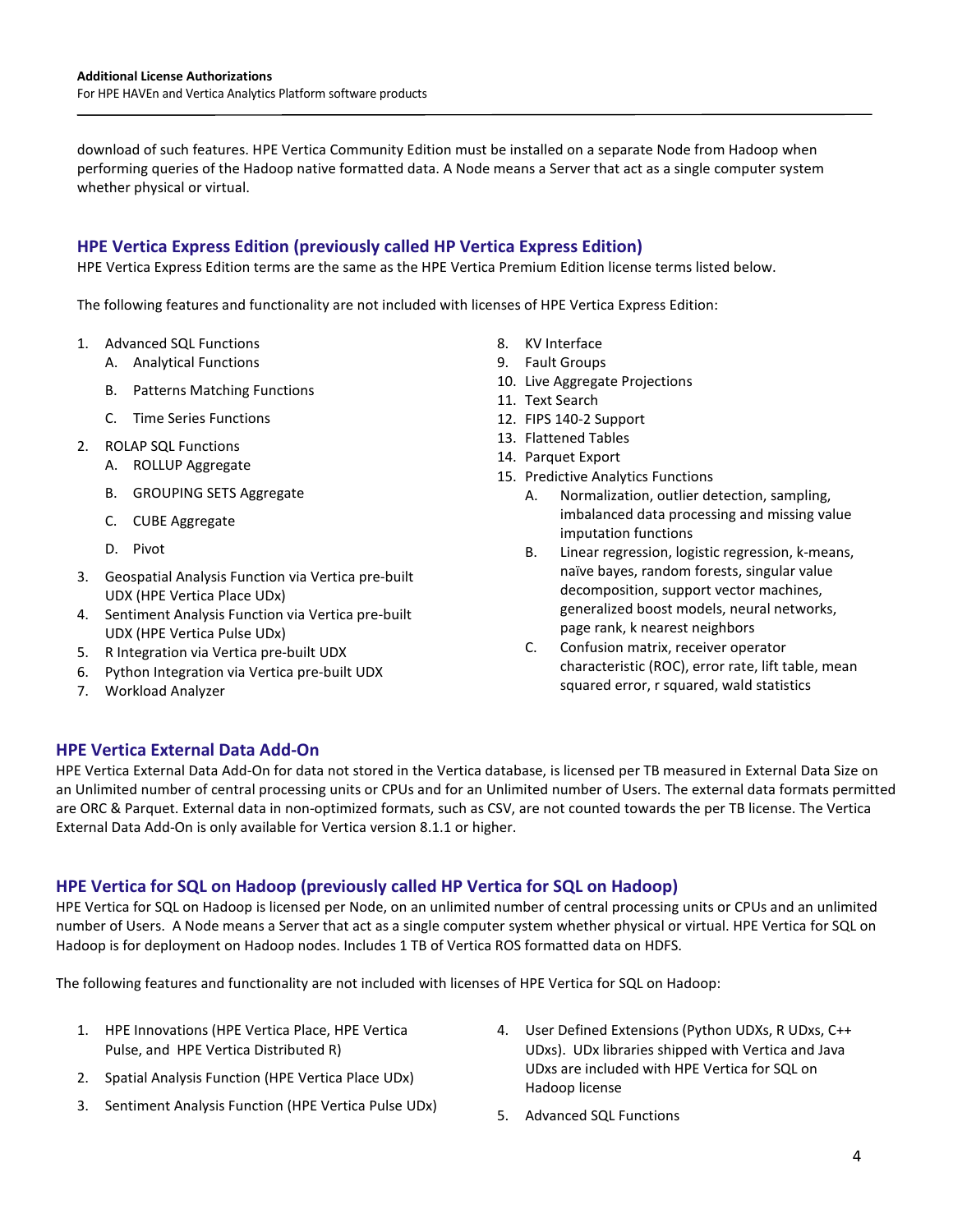- A. Analytical Functions
- B. Pattern Matching Functions
- C. Time series Functions
- 6. ROLAP SQL Functions
	- A. ROLLUP Aggregate
	- B. GROUPING SETS Aggregate
	- C. CUBE Aggregate
	- D. Pivot
- 7. Text Search
- 8. Live Aggregate Projections
- 9. Flattened Tables
- 10. FIPS 140-2 Support
- 11. Dynamic Workload Management (Secondary Resource Pools – Cascade To Parameter)
- 12. Vertica Linux (EXT4) File System for storing business data.
- 13. Backup and Restore utility (vbr.py)
- 14. Predictive Analytics Functions
	- A. Normalization, outlier detection, sampling, imbalanced data processing and missing value imputation functions
	- B. Linear regression, logistic regression, k-means, naïve bayes, random forests, singular value decomposition, support vector machines, generalized boost models, neural networks, page rank, k nearest neighbors
	- C. Confusion matrix, receiver operator characteristic (ROC), error rate, lift table, mean squared error, r squared, wald statistics

#### **HPE Vertica Premium Edition (previously called HP Vertica Premium Edition)**

HPE Vertica Premium Edition is licensed per TB measured in Raw Data Size, on an unlimited number of central processing units or CPUs and for an unlimited number of Users. Licensee is permitted to use an identical data set for no more than three (3) HPE Vertica Clusters. HPE Vertica Premium Edition must be installed on a separate Node from Hadoop when performing queries of the Hadoop native formatted data. A Node means a Server that act as a single computer system whether physical or virtual.

The use of HDFS as a storage location is permitted and counts against the licensed capacity.

The HPE Vertica Premium Edition includes a limited, revocable (as provided herein), nonexclusive right to use the source code of the HPE Vertica SDK Software ("SDK Software), without right to transfer or sublicense, for the sole purpose of creating libraries and functions for use with the HPE Vertica Premium Edition solely for Licensee's internal use ("SDK Libraries"). Licensee shall own all SDK Libraries provided, however, that the SDK Libraries are to be used by Licensee for Licensee's internal purposes in connection with the use and operation of the HPE Vertica Premium Edition, and Licensee is expressly prohibited from transferring, assigning, distributing, licensing or selling the SDK Libraries to any third party. If Licensee uses third party or open source software to develop SDK Libraries using the SDK Software, Licensee is solely responsible for complying with any such third party or open source license requirements.

HPE BEARS NO RESPONSIBILITY FOR THE CONSEQUENCES OF USE BY LICENSEE OF THE SDK SOFTWARE AS MODIFIED BY LICENSEE, ANY SOFTWARE CREATED BY LICENSEE AND SDK LIBRARIES, MAKES NO REPRESENTATIONS AND DISCLAIMS ALL WARRANTIES WITH RESPECT TO THE SDK SOFTWARE AS MODIFIED BY LICENSEE, ANY SOFTWARE CREATED BY LICENSEE AND SDK LIBRARIES, AND DOES NOT GUARANTEE THE PERFORMANCE OF THE SDK SOFTWARE AS MODIFIED BY LICENSEE, ANY SOFTWARE CREATED BY LICENSEE OR SDK LIBRARIES, INCLUDING WITHOUT LIMITATION THAT ANY SDK LIBRARIES WRITTEN AGAINST ONE VERSION OF THE SDK SOFTWARE WILL BE BINARY COMPATIBLE WITH FUTURE VERSIONS OF THE SDK SOFTWARE.